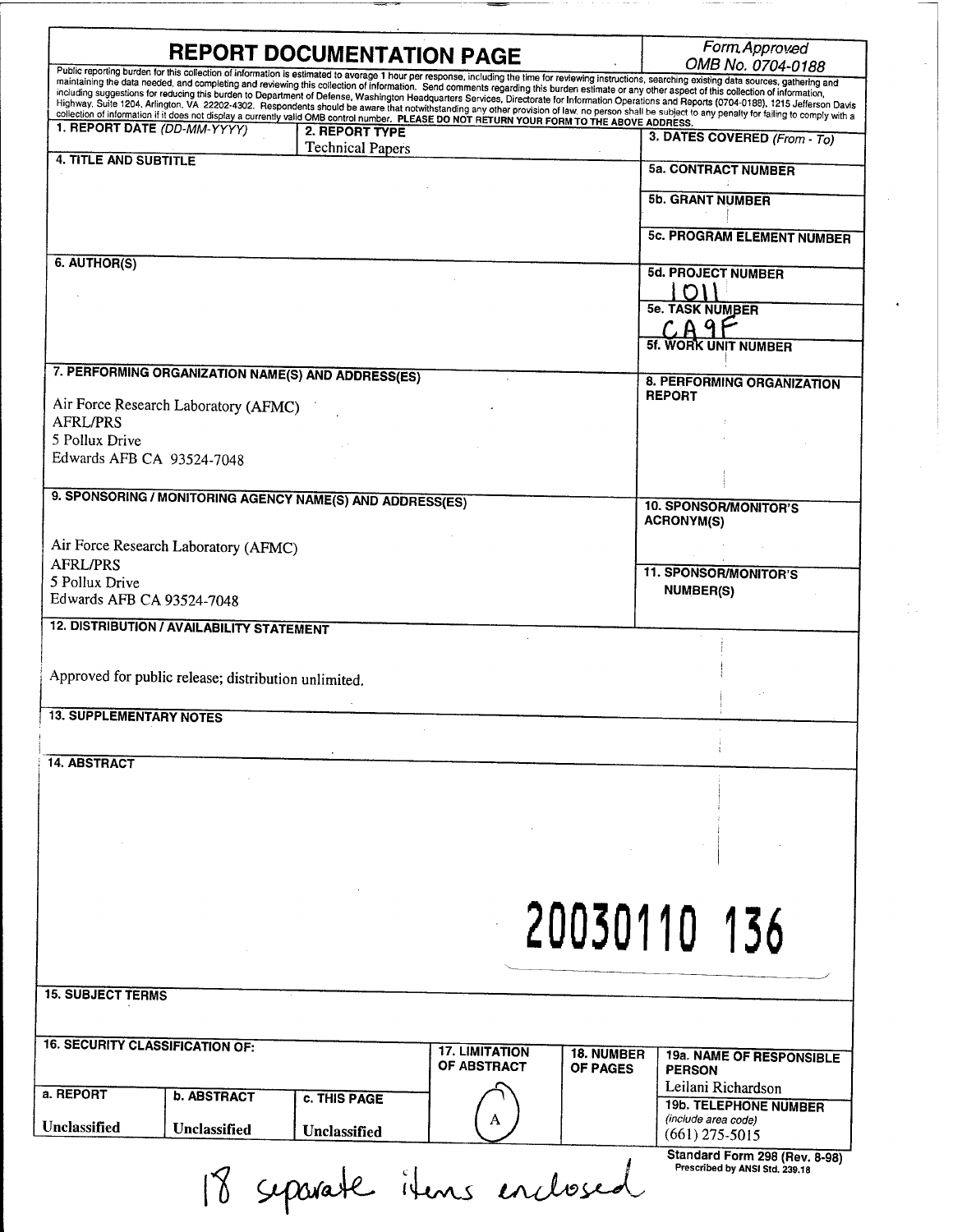# $T$ -1448-111

**MEMORANDUM FOR IN-HOUSE PUBLICATIONS** 10 Jun 98

 $\left| \frac{2}{2} \right|$ 

FROM: PROI (TI) (STINFO)<br>SUBJECT: Authorization for Release of Technical Information, Control Number: AFRL-PR-ED-TP-1998-111 Daniel Baron, Tim Miller, C.T. Liu "Subcritical Crack Growth in a Composite Solid Propellant"<br>Journal Submission (Statement A)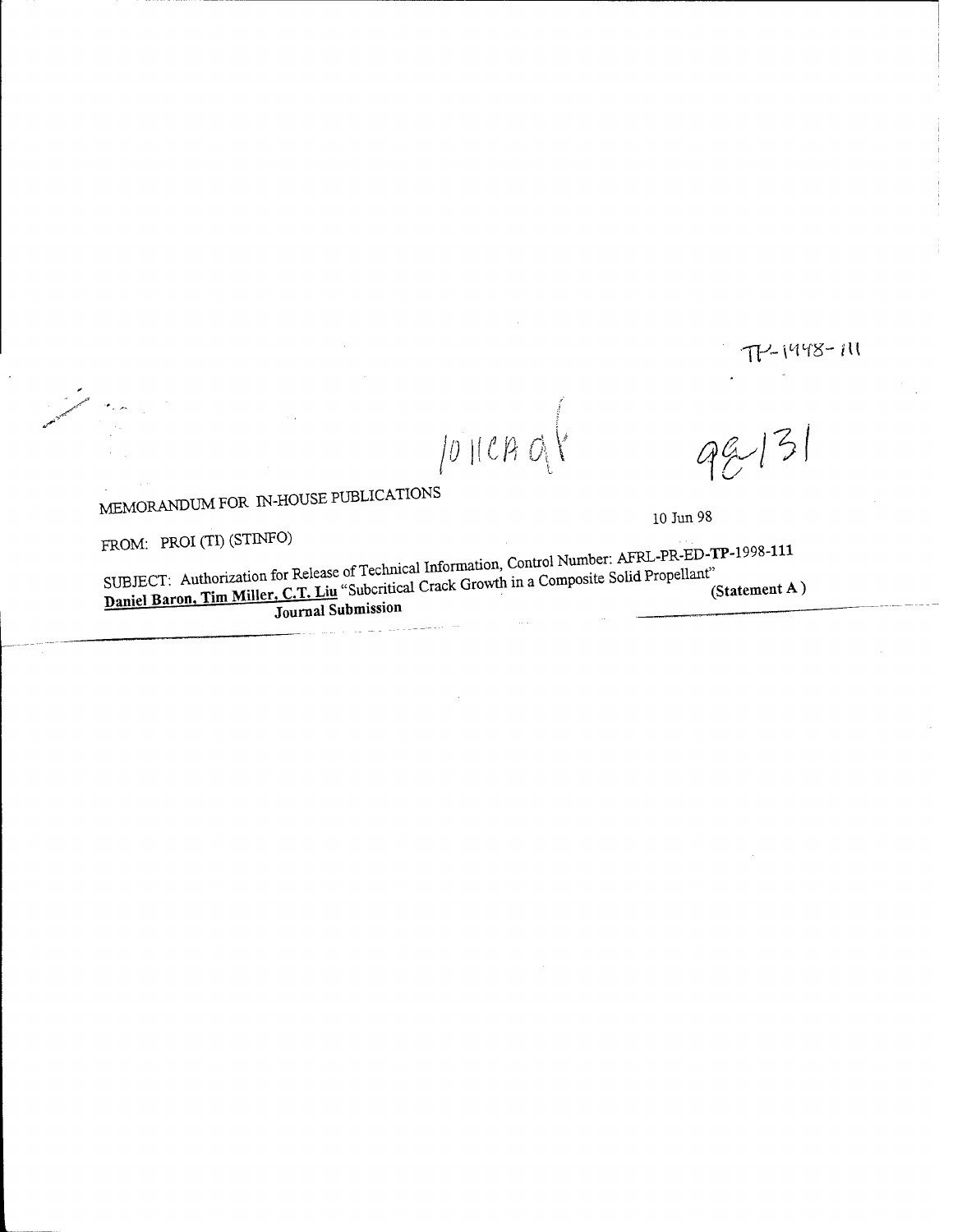## **Subcritical Crack Growth in a Composite Solid Propellant**

D.T. Baron Raytheon STX Corp. Edwards AFB, CA 93524

Edwards AFB, CA 93524 Edwards AFB, CA 93524

ŀ

T.C. Miller C.T. Liu Sparta Inc. **Air Force Research Laboratory** 

#### **Abstract**

Uniaxial tension tests using a strain rate of 0.04 in./in./min. are performed on rectangular smooth and single edge-notched specimens of varying thicknesses for a composite solid propellant. Stress-strain, crack growth, crack growth rate and crack growth resistance data are provided. Thickness effects and the mechanism of crack growth are described. Methods of calculation are explained for the crack growth rate and the Mode 1 stress intensity factor. A model is developed for the crack stable growth rate as a function of the stress intensity factor.

## Key **Words**

linear elastic fracture mechanics, LEFM, plane stress, composite solid propellant, crack growth, crack growth rate, mode <sup>1</sup> stress intensity factor, crack growth resistance curve, thickness effect.

#### **Introduction**

Composite solid propellants consist of a lightly crosslinked polymer, highly filled with relatively coarse solid particles. Their loaded response is viscoelastic. Previous studies have been conducted to investigate crack growth in these materials {1-5}. The basic approach is based on linear elastic or linear viscoelastic fracture mechanics. Experimental results have shown that a power law relationship exists between the crack growth rate  $(\dot{a})$  and the Mode 1 (opening mode) stress intensity factor  $(K_1)$ . This is consistent with the linear viscoelastic fracture theories developed by Knauss  $\{6\}$  and Schapery  $\{7\}$ .

An example of a composite solid propellant can be described as follows {8}. Ammonium perchlorate crystal particles of two sizes, diameters  $20\mu$  ( $1\mu = 10^{-6}$  meter) and  $200\mu$  function as the oxidizer. The oxidizer weight fraction for the  $20\mu$  particles is 0.3. The oxidizer weight fraction for the 200 $\mu$  particles is 0.7. Aluminum powder particles of diameter 30 $\mu$  function as the fuel. Polybutadiene rubber functions as the matrix/binder (also as fuel). The weight fractions for the oxidizer, fuel, and matrix/binder are respectively 0.7, 0.2, 0.1. The specific gravities are respectively 1.69, 2.65, 1.0. The volume fractions are therefore respectively 0.7, 0.13, 0.17. The particle volume fraction (PVF) is 0.87. For every 200µ diameter particle, there are approximately 77 30µ diameter particles, and 429 20µ particles.

For this paper, four different thicknesses (0.2", 0.5", 1.0", 1.5") of smooth and single edgenotched tension (SENT) specimens of a composite solid propellant were uniaxially strained at a

> **DISTRIBUTION STATEMENT A** Approved for Public Release Distribution Unlimited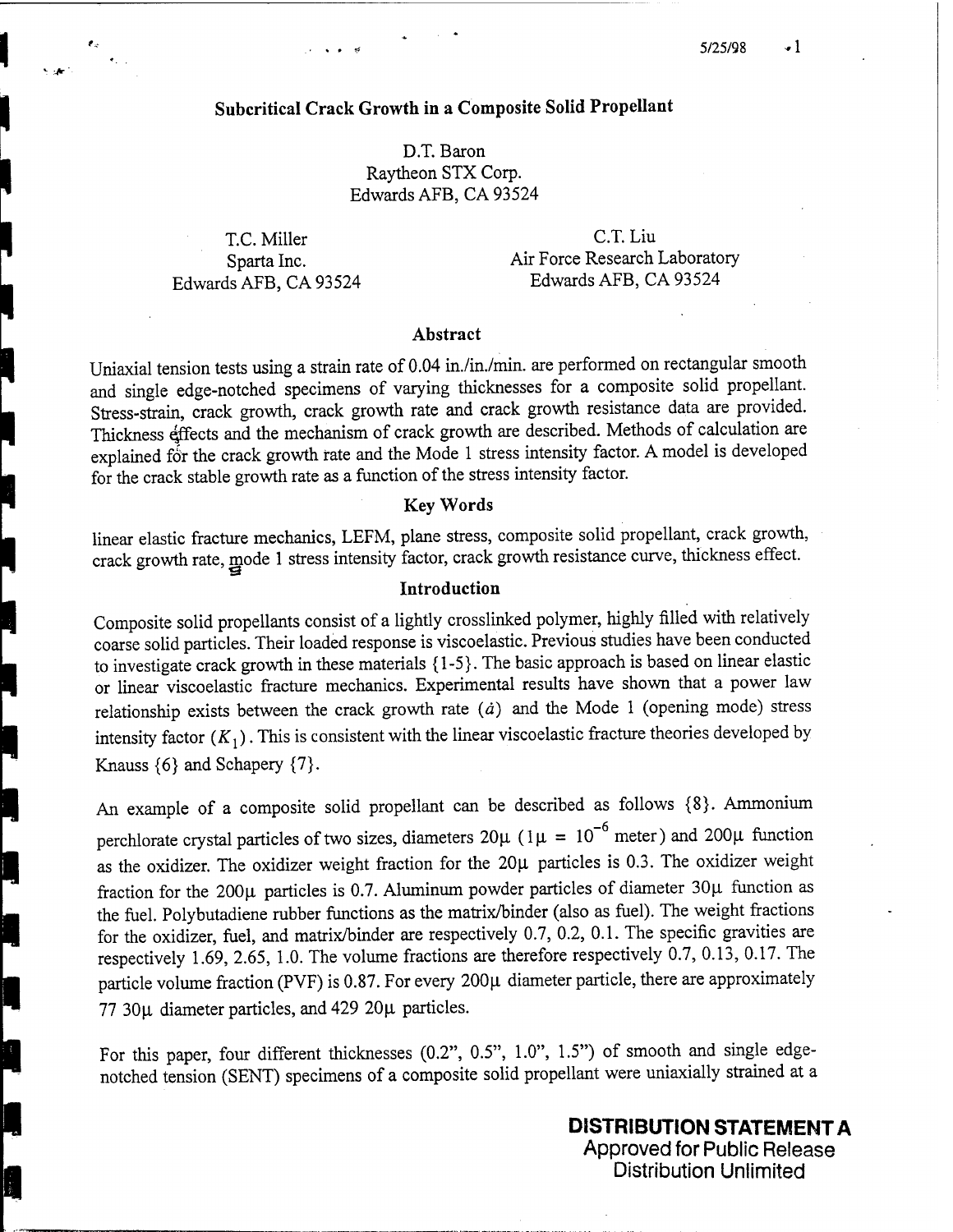5/25/98  $\sim$  2

rate ( $\dot{\epsilon}$ ) of 0.04 in./in./min. The induced end force ( $F$ ) and crack length (a) (for the SENT specimens) were recorded as functions of  $\dot{\epsilon}$  (equivalently as functions of time,  $t$ ). Photographs showing the crack growth mechanism are included in the paper, and the mechanism is described. Stress ( $\sigma$ ) is plotted versus strain ( $\varepsilon$ ) for both the smooth and notched specimens, *a* is calculated, and *a* and *<sup>ä</sup>* are plotted versus *t. Kl* is calculated and plotted versus the change in the crack length  $(\delta a)$ , giving the material's crack growth resistance curve (R-curve). There are plots showing the relationship between *a* and  $K_1$ . The  $a(K_1)$  function is modeled and interpreted. Effects of specimen thickness *(b)* are noted. Linear elastic fracture mechanics (LEFM) was used. For finite element calculations the state of plane stress was used for all thicknesses. This is because there was no consistent evidence of plane strain, even in the thickest (1.5") specimens, as will be reported.

#### **Experiments**

All test specimens were rectangular, 1 in. wide ( $w = 1$  in., perpendicular to the direction of loading) and 5 in. long *{h* = 5 in.). Specimen ends were glued to aluminum tabs and subjected to an applied uniform uniaxial displacement rate ( $\dot{\Delta}$ ) of 0.2 in./min. (applied uniform uniaxial nominal strain rate ( $\dot{\epsilon}$ ) of 0.04 in./in./min.). Four specimen thicknesses (b) were used, 0.2 in., 0.5 in., 1.0 in., and 1.5 in. Eight unnotched specimens were tested, two of each thickness. The stress ( $\sigma$ ) vs. strain ( $\epsilon$ ) curves for those tests are shown in Figure 7. The average initial (linear) value  $(E_0)$  for Young's Modulus is 734 psi. The average maximum stress ( $\sigma_{\text{max}}$ ) is 90.9 psi, and the average strain at the maximum stress ( $\varepsilon(\sigma_{max})$ ) is 0.187. The average maximum strain ( $\varepsilon_{max}$ ) is 0.204. The overall trend is for  $(\varepsilon_{\text{max}})$  to decrease as *b* increases. Eight single edge-notched (SENT) specimens were tested (Mode 1 loading), two of each thickness. The notch length  $(a_0, a_1)$ cut along the specimen width) used was  $0.3$  in. The  $\sigma$  vs.  $\varepsilon$  curves for those tests are shown in Figure 8. ( $\sigma$  is calculated using the specimen uncracked cross sectional area,  $A = bw$ ). The curves show small slopes near the origin. This is probably because the specimens were unintentionally put in an initial state of slight compression. The average value for  $\sigma_{\text{max}}$ (calculated using  $A = bw$ ) is 40.6 psi. The average value for  $\varepsilon(\sigma_{\text{max}})$  is 0.075. The overall trend is for Young's Modulus  $(E)$  and  $\sigma_{\text{max}}$  to increase as *b* increases.

The plots of Figures 8-14 refer to the eight SENT specimens. In each plot the data shown for a particular specimen stops when failure begins, and therefore corresponds to the strain range  $0 \leq \varepsilon \leq \varepsilon(\sigma_{\text{max}})$ . This is done so that LEFM can be used. LEFM is not valid once  $\sigma$  begins to decrease as a specimen fails.

#### **Crack Growth Mechanism**

The largest particles in a composite solid propellant are typically larger than  $100\mu$  (0.1 mm.), so at that scale these materials are non-homogeneous. When stretched, the variations in particle size, particle distribution, cross link density, and particle-binder bonds result in non-homogeneous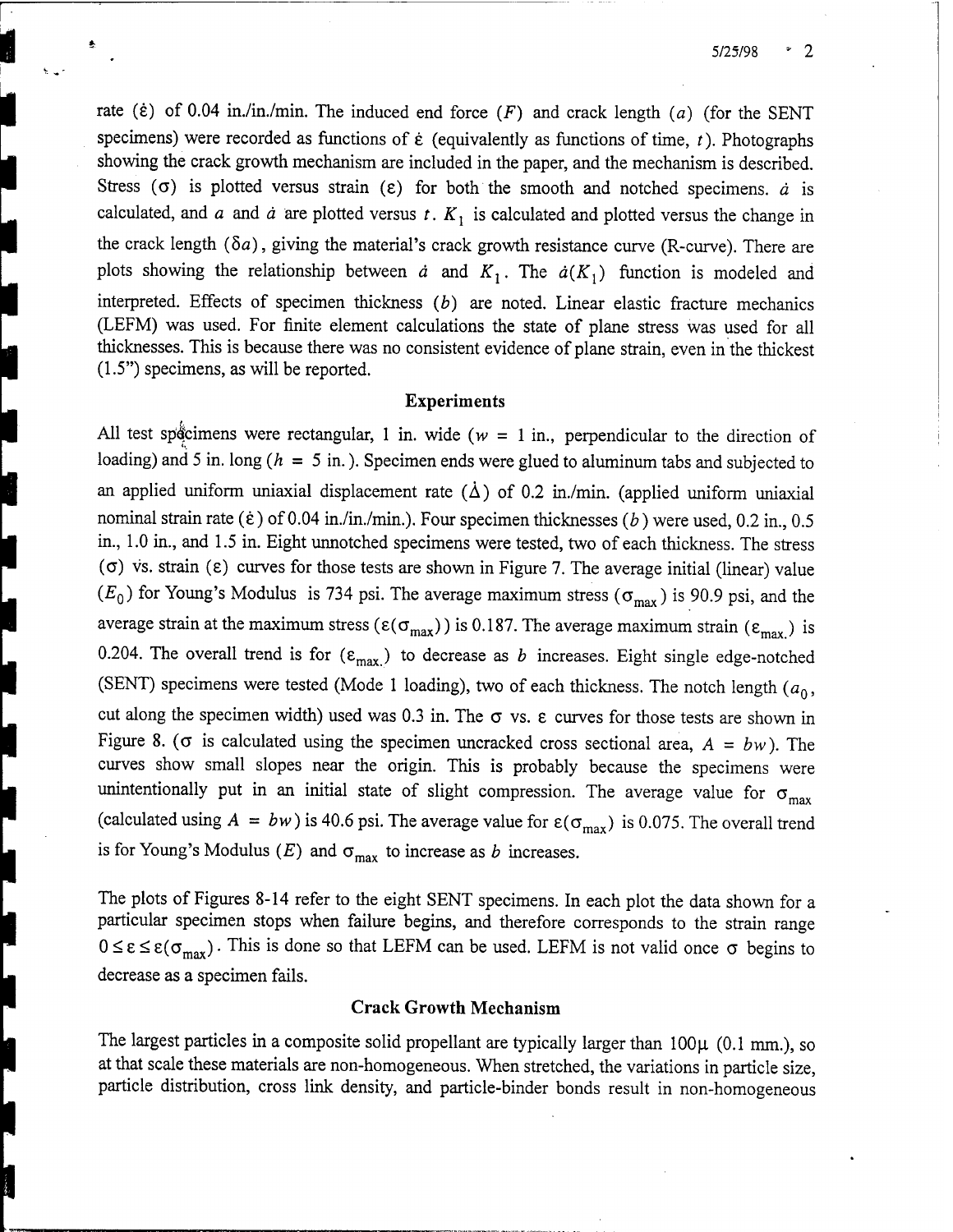5/25/98 ్ర

stresses and strengths. Because the particles can be considered rigid with respect to the polymer, the magnitudes of local stresses can be much greater than the magnitudes of the applied stresses, particularly when the gaps between particles are small. Because of the randomness of local stresses and strengths, local failure locations usually do not coincide with the points of maximum stress as determined from an elastic analysis for a homogeneous isotropic material. For a cracked specimen, a damage zone forms ahead of the crack tip. Local failures (voids or microcracks) usually occur first in the interior of the damage zone, not at the crack tip itself. The crack tip extends into the damage zone when the ligament of material separating it from the nearest void or microcrack breaks. The front of the void or microcrack becomes the new crack tip. As the crack tip extends, the damage zone moves forward, gaining new material. The type of damage which causes void formation is matrix/binder cracking. The types of damage which cause damage zone microcracking are particle-matrix/binder debonding (dewetting) and particle cracking.

Figures 1-6 show photographs of crack growth in the SENT specimens. All four specimen thicknesses (0.2", 0.5", 1.0", 1.5") are shown, and the common growth mechanism is void formation in the damage zone ahead of the crack tip, and then crack tip extension due to ligament rupture. This type of growth produces the rough crack surfaces shown in Figures 3-6. Figures <sup>1</sup> and 2 show crack initiation from an initial notch. Crack tip blunting occurs before initiation because of the large uniaxial strain (Figure 7) the material is capable of withstanding.

Examinations of the SENT specimen fracture surfaces showed, that for all thicknesses the crack fronts were straight lines and perpendicular to the direction of crack growth. This implies that the region near the crack tip always experienced a state of plane stress. If plane strain existed, it would have been indicated in the thicker specimens by a curved crack front which was advanced farther near its middle, and less near its edges. In that case the interior of the crack tip region would be in plane strain and the exterior would be in plane stress. (A material's crack growth resistance is less in plane strain than in plane stress). Apparently, void formations in the damage zone prevented the lateral constraint which is necessary for a state of plane strain.

#### **Calculation of the Crack Growth Rate**

The rates  $(\dot{a})$  of crack growth (for  $n+1$  points  $(a, t)$  numbered 0, 1, ...,  $n)$  were calculated by

$$
\dot{a}(0) = \frac{a(1) - a(0)}{t(1) - t(0)}
$$
\n
$$
\dot{a}(i) = \max\left(\frac{a(i) - a(i-1)}{t(i) - t(i-1)}, \frac{a(i+1) - a(i)}{t(i+1) - t(i)}\right).
$$
\n
$$
\dot{a}(n) = \frac{a(n) - a(n-1)}{t(n) - t(n-1)}
$$
\n(1)

This method is easy to implement, and assigns each experimental point *(a, t)* <sup>a</sup> value of *ä.* The values of  $\dot{a}$  are not smoothed. Each interior point  $(a, t)$  is assigned the larger of the two adjacent calculated values. Using the method results in the ability to determine the most conservative upper bound on the envelope of *ä* for the set of SENT specimens.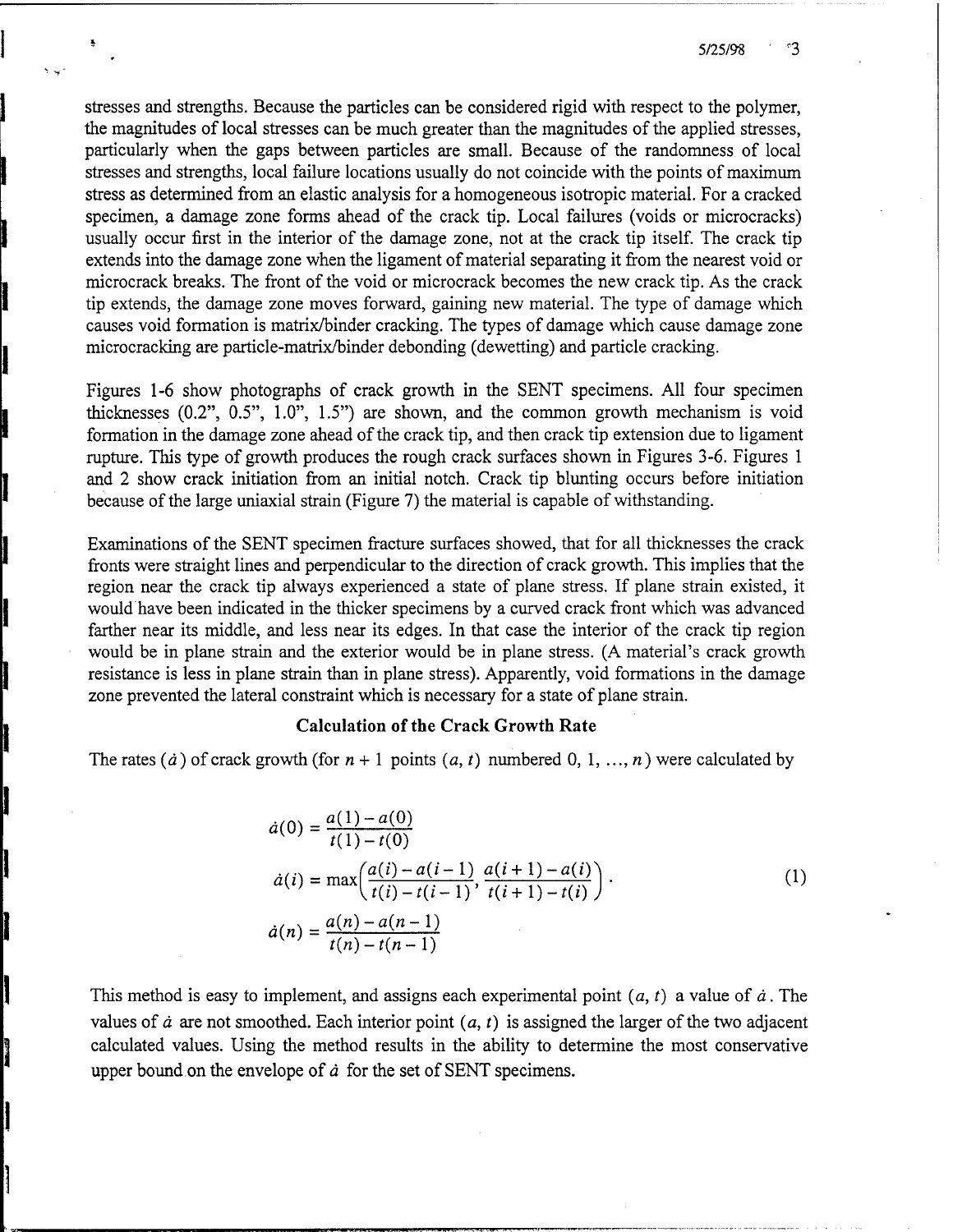#### **The Experimental Crack Growth Rate**

Figure 9 shows a plot of crack length *(a)* vs. time *(t)*. The crack initiation time  $(t_c)$  varies from 1.34 min. to 1.59 min. The average value for *tc* is 1.45 min. The corresponding applied nominal strain at crack initiation ( $\varepsilon_c = t_c \cdot \dot{\varepsilon}$ ) varies from 0.0535 to 0.0636. The average value for  $\varepsilon_c$  is 0.0581. The maximum recorded value for *a* is 0.427 in. Figure 10 shows a plot of crack growth rate *(ä)* vs. time. The maximum calculated value for *ä* is 0.847 in./min., approximately 4.2 times the applied displacement rate of  $\dot{\Delta} = 0.2$  in./min.

### **Calculation of the Mode <sup>1</sup> Stress Intensity Factor**

For the SENT experiments, a specimen's edge displacement  $(\Delta)$  was prescribed as a function of time (t). The crack length (a), was measured as a function of t. For each point  $(\Delta, a)$  of each specimen thickness (b), the LEFM Mode 1 stress intensity factor  $(K_1)$  was calculated by the method described in this section.

 $K_1$  can be written in the form

$$
K_1 = \sigma_{\text{avg.}} \sqrt{w} f\left(\frac{a}{w}, \frac{h}{w}\right),\tag{2}
$$

where  $\sigma_{avg}$  is the average value for  $\sigma$ , *w* is the specimen width, *h* is the specimen length, and *f* is some function of  $a/h$  and  $h/w$ . Dividing  $K_1$  by  $\sigma_{avg} \sqrt{a}$  gives

$$
\frac{K_1}{\sigma_{avg.}\sqrt{a}} = \sqrt{\frac{w}{a}} f\left(\frac{a}{w}, \frac{h}{w}\right), = g\left(\frac{a}{w}, \frac{h}{w}\right),\tag{3}
$$

where g is a second function of  $a/h$  and  $h/w$ . According to LEFM, the energy release rate (*J*) can be expressed as

$$
J = \frac{K_1^2}{E},\tag{4}
$$

where *E* is Young's Modulus. This implies that

$$
K_1 = \sqrt{JE} \,. \tag{5}
$$

 $\sigma_{\text{avg}}$  can be expressed as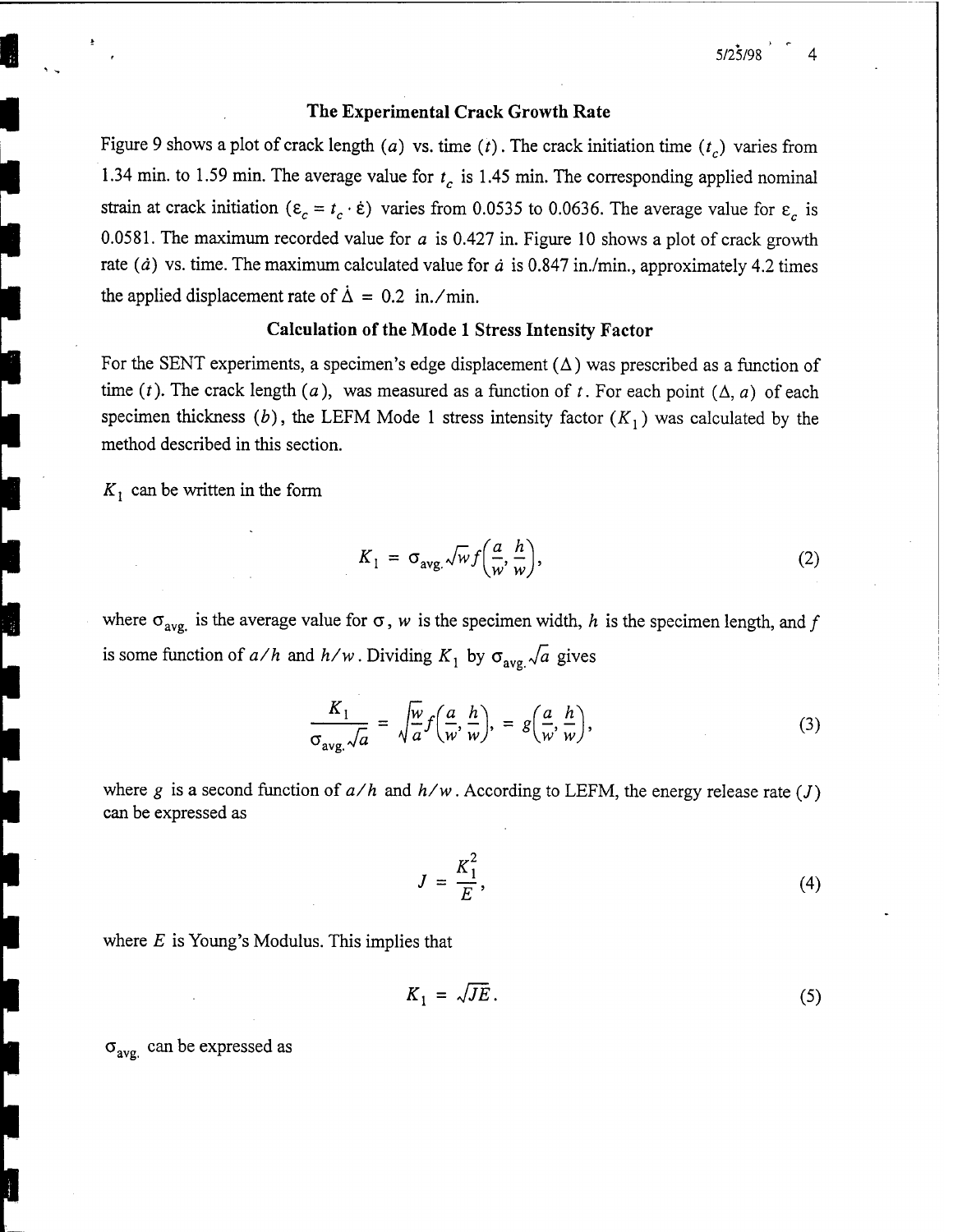5/25/98

$$
\sigma_{\text{avg.}} = \frac{F}{A},\tag{6}
$$

where *F* is the end force induced on the specimen, and *A* is the specimen's uncracked crosssectional area  $(bw)$ . Therefore  $\sigma_{\text{avg}}$  becomes

$$
\sigma_{\text{avg.}} = \frac{F}{bw}.
$$
\n(7)

Using Equations 5 and 7 in Equation 3 gives

I.

$$
\frac{K_1}{\sigma_{avg.}\sqrt{a}} = g\left(\frac{a}{w}, \frac{h}{w}\right), = \frac{bw}{F}\sqrt{\frac{JE}{a}}.
$$
\n(8)

The function  $g\left(\frac{a}{w}, \frac{h}{w}\right)$  is the specimen geometry correction factor for stress intensity, and is approximated by numerically calculating  $\frac{bw}{F} \sqrt{\frac{JE}{a}}$ . Linear elastic plane stress finite element calculations (ABAQUS code) were performed of a SENT specimen subjected to a uniform uniaxial displacement  $(\Delta)$ , using  $w = 1$  and  $h = 5$ . The value of the specimen thickness *(b)* does not appear in plane finite element calculations, and is implicitly equal to 1. (Note that the value of *g* is independent of the value of the prescribed displacement  $(\Delta)$  used in a finite element calculation. Note also that although *E* appears in the expression  $\left(\frac{bw}{F}\sqrt{\frac{JE}{a}}\right)$  for *g*, the value of the expression is independent of the value of *E* used. Any (positive) values can be used for  $\Delta$  and *E* 

in the finite element calculations. The value of *g* depends only on the two parameters *a/w* and *h/w*.) The value of *<sup>a</sup>* was varied, and one finite element calculation was performed for each value. Each finite element calculation output a value for *F* and a value for *J* (energy domain integral method), *g* was plotted versus  $a/w$ . A second order polynomial was fitted to *g*,

$$
g\left(\frac{a}{w},\frac{h}{w}=5\right) \cong p_0 + p_1 \frac{a}{w} + p_2 \left(\frac{a}{w}\right)^2,\tag{9}
$$

giving a close approximation to the function. From Equation 8,

$$
K_1(\Delta, a, b, w, h) = \sigma_{avg.} \sqrt{a} \cdot g\left(\frac{a}{w}, \frac{h}{w}\right).
$$
 (10)

Using Equations 7 and 9 in Equation 10 gives

5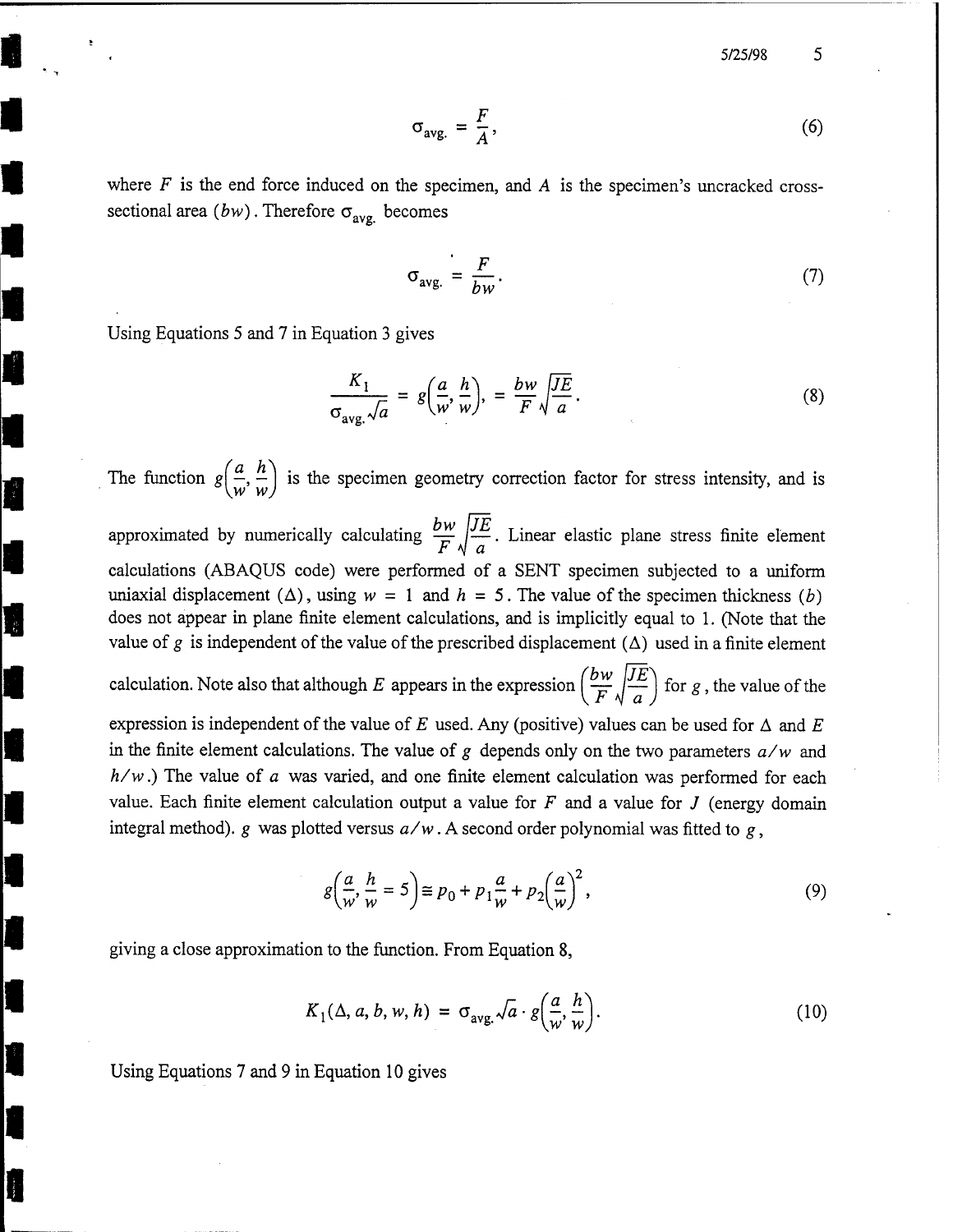5/25/98

$$
K_1(\Delta, a, b, w, h = 5) = \frac{F\sqrt{a}}{bw} \cdot \left(p_0 + p_1 \frac{a}{w} + p_2 \left(\frac{a}{w}\right)^2\right).
$$
 (11)

For each experimental point  $(\Delta, a)$  of each specimen thickness  $(b)$ ,  $K_1(\Delta, a, b, w = 1)$  was determined using Equation 11, in which *F* was the experimentally measured specimen end force associated with  $(\Delta, a)$ .

The alternative "brute force" method for calculating  $K_1$  is to make one finite element calculation for each experimental point  $(\Delta, a)$  of each specimen thickness  $(b)$ , in order to find *J* for the point, and then to compute  $K_1$  with Equation 5, using  $E = E_0$ . The advantage of using the method of this section is that once the approximating function of Equation <sup>9</sup> is determined, *Kl* can be found for any number of points  $(\Delta, a)$  without doing more finite element calculations. Each finite element calculation of *J* is not trivial with respect to the number of elements required to obtain a reasonably accurate result. When determining the function *g* of Equation 8, only enough points were (finite element) calculated to provide the function's shape.

(There is a standard equation for the determination of  $K<sub>1</sub>$  in a SENT specimen. It is only valid when  $h/w$  is "large". "Large" for a specimen with a prescribed displacement is much larger than the case for this paper,  $h/w = 5$ .)

## **The Crack Growth Resistance Curve**

Figure 11 is a plot of  $K_1$  vs. the change in the crack length ( $\delta a$ ). These curves are called crack growth resistance curves (R-curves), and are a measure of a material's resistance to crack growth. The average value of  $K_1$  at crack initiation  $(K_{1c})$  is 47.8 lb.  $\div$  in.<sup>1.5</sup>. The maximum value recorded for  $K_1$  is 81.4 lb.  $\div$  in.<sup>1.5</sup>. The condition  $K_1 < K_1$ <sub>c</sub> corresponds to crack tip blunting, as is shown in Figure 1. The overall trend is for  $K_{1c}$ -to-increase with increasing b. (This trend provides additional evidence that the thicker specimens were not in a state of plane strain. If it is assumed that as a specimen's thickness *(b)* is increased, the state of the crack tip region transitions from plane stress to plane strain, then  $K_{1c}$  should decrease with increasing  $b$ , because a material's crack growth resistance is smaller in plane strain than in plane stress.)

## **Analysis of the Crack Growth Rate**

v

T<br>Par

Figure 12 shows a plot of  $\dot{a}$  vs.  $K_1$ . The distribution of the points suggest the use of a parabolic modeling function. According to Knauss {6}, and Schapery {7}, the crack growth rate for a SENT specimen of a linearly viscoelastic material can be expressed as

$$
\dot{a} = c_1 K_1^{c_2}.
$$
 (12)

6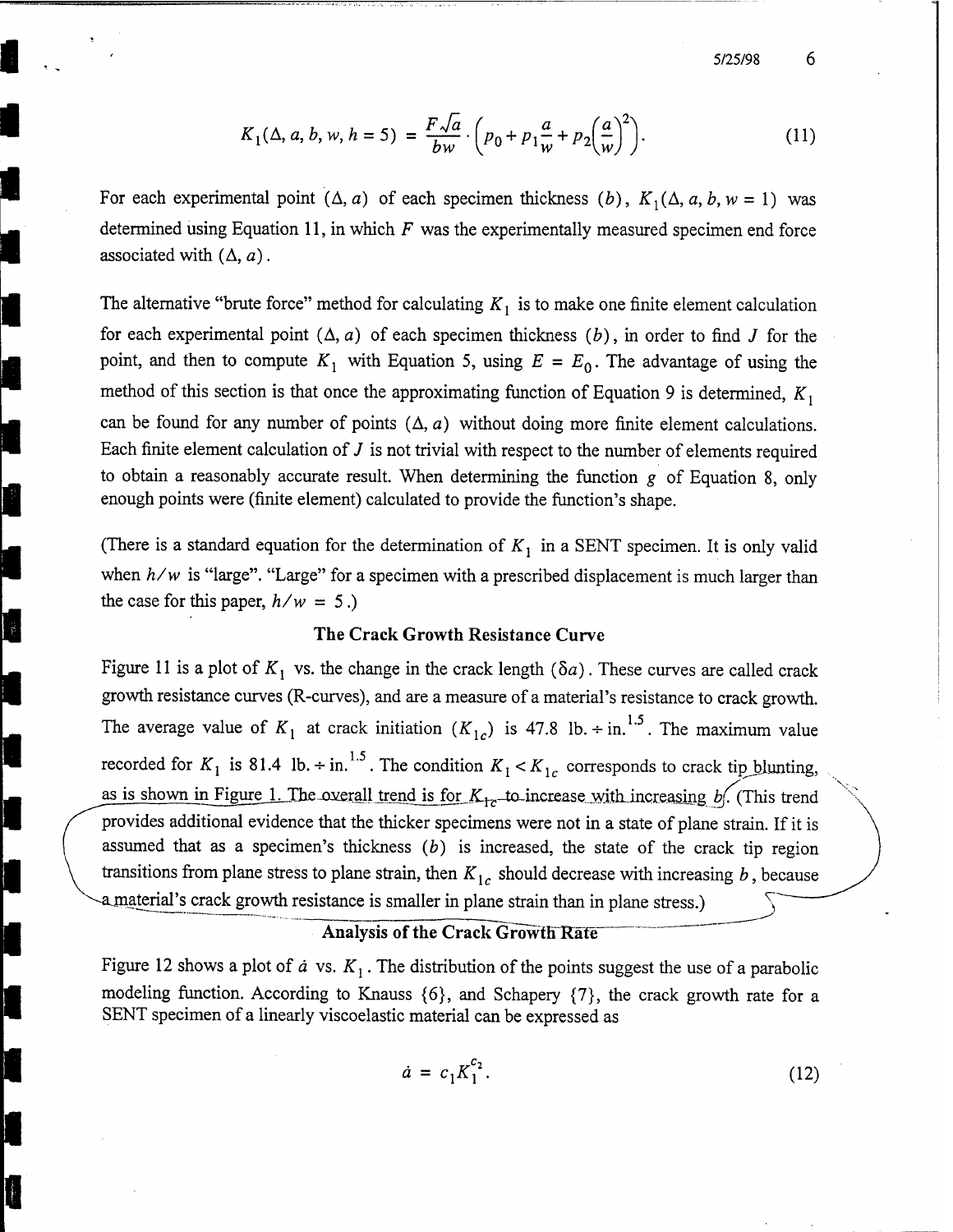$\tau$ 5/25/98

(Note that in Equation 12,  $c_1$  and  $c_2$  are not asserted to be material properties, but rather are assumed to be specimen dependent.) Therefore,

$$
\log_{10}(a) = \log_{10}(c_1) + c_2 \log_{10}(K_1). \tag{13}
$$

Figure 13 shows a plot of  $\log_{10}(a)$  vs.  $\log_{10}(K_1)$ . Also shown is a least squares linear curve fit, giving (for  $[a] = \text{in.} + \text{min.}$ ,  $[K_1] = \text{lb.} + \text{in.}^{1.5}$ ,  $([x] = \text{"units of } x")$ )

$$
\log_{10}(\dot{a}) = -4.58 + 2.26 \log_{10}(K_1). \tag{14}
$$

Therefore, the best fit pair  $(c_1, c_2)$  for representing all eight SENT specimens is  $(10^{-4.58}, 2.26)$ . Equation 12 can then be written

$$
\dot{a} = 2.63 \times 10^{-5} K_1^{2.26} \quad \text{in./min.} \tag{15}
$$

It was observed that  $c_1$  and  $c_2$  are not independent parameters. Figure 14 shows a plot of  $\log_{10}(c_1)$  vs.  $c_2$  (one best fit pair  $(c_1, c_2)$  is calculated for each of the eight SENT specimens). Also shown is a least squares linear curve fit, giving,

$$
\log_{10}(c_1) = -0.553 - 1.79c_2. \tag{16}
$$

Substituting Equation 16 into Equation 12 eliminates  $c<sub>1</sub>$  and gives

$$
\dot{a} = 0.280 \cdot (0.0164 K_1)^{c_2} \quad \text{in./min.} \tag{17}
$$

*c2* can be solved for, giving

 $\ddot{H}$ 

$$
c_2 = \frac{\log_{10}(a) + 0.554}{\log_{10}(K_1) - 1.79}.
$$
\n(18)

Equation 18 indicates that for a particular SENT specimen, any experimental point  $(K_1, a)$ should give an estimate for the parameter  $c_2$  for that specimen.

Substituting Equation 16 into Equation 13 and rearranging gives

$$
\log_{10}(a) + 0.553 = c_2 \cdot (\log_{10}(K_1) - 1.79). \tag{19}
$$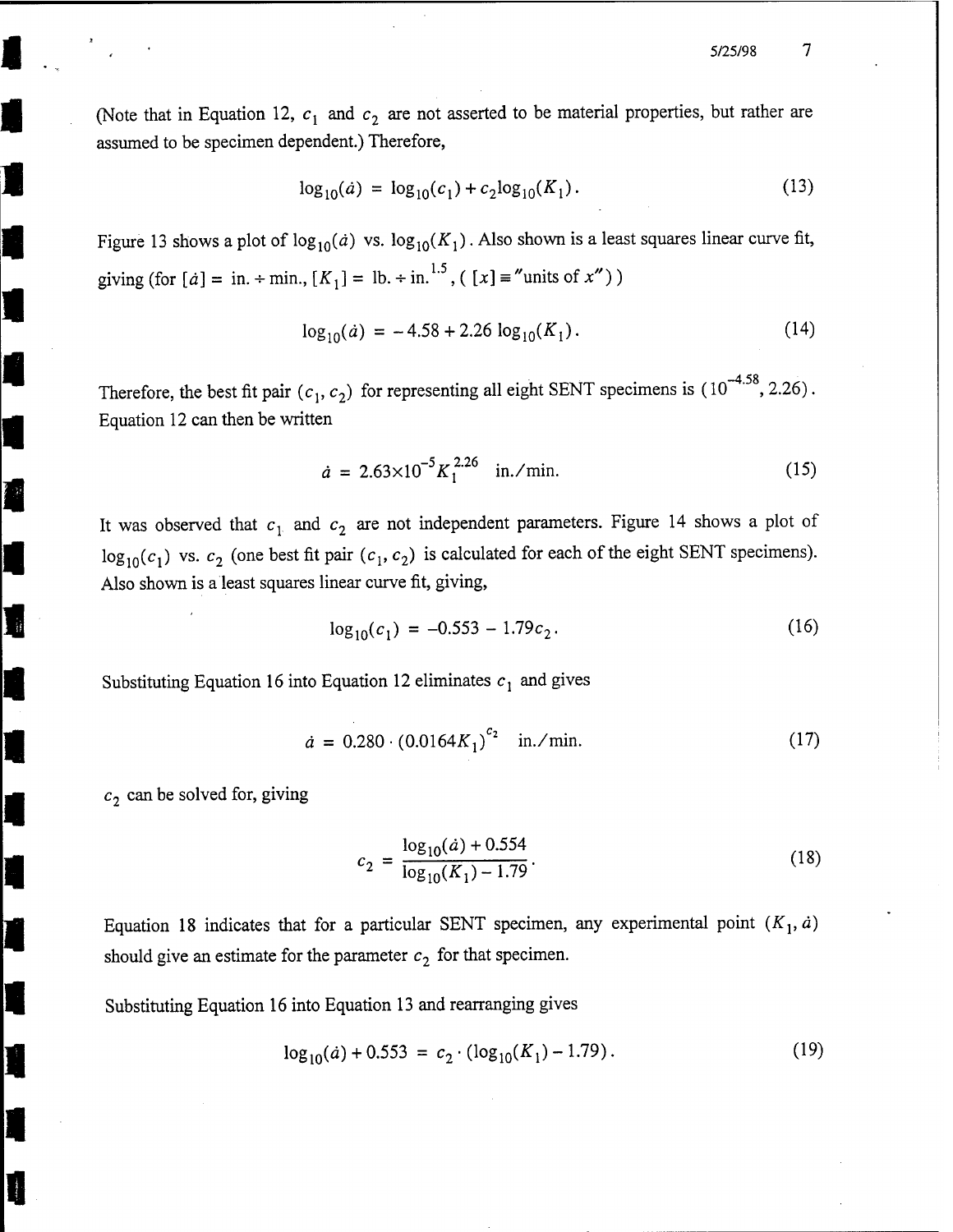Equation 19 has the form of a line, i.e.,

$$
y - y_1 = m \cdot (x - x_1). \tag{20}
$$

Therefore, Equation 16 is identically satisfied for any line which passes thru the point  $(\log_{10}(K_1) = 1.79, \log_{10}(a) = -0.553)$ , and has some slope  $c_2$ . This means any line passing thru the point  $(1.79, -0.553)$ . If Equation 16 was exactly true (if each point in Figure 14 was exactly on the line), then in Figure 13 the shown line (which is the best fit for the aggregate of the specimens) would pass thru the point  $(1.79, -0.553)$ . Also if Equation 16 was exactly true, then in Figure 13 if a best fit line was plotted for each specimen, all of those lines would pass thru the point (1.79, -0.553). Therefore, point (1.79, -0.553) can be designated the "pivot point" for line fits of specimen experimental data of  $\log_{10}(\dot{a})$  vs.  $\log_{10}(K_1)$ .

Each point  $(\log_{10}(c_1), c_2)$  in Figure 14 was determined by calculating a best fit line thru the points ( $\log_{10}(K_1)$ ,  $\log_{10}(d)$ ) for the particular specimen. Then the relation of Equation 16 was determined by calculating a best fit line thru all of the points  $(\log_{10}(c_1), c_2)$ . The relation of Equation 14 was determined by calculating a best fit line thru the points  $(\log_{10}(K_1), \log_{10}(a))$  for all of the specimens together. From Equation 14,  $log_{10}(c_1) = -4.58$ . If  $c_2$  from Equation 14  $(c_2 = 2.26)$  is substituted into Equation 16, then  $log_{10}(c_1) = -4.60$ . The two values of  $\log_{10}(c_1)$  vary by 0.4%. Their agreement is good because each point in Figure 14 is close to the fit line.

Equation 17 can be written in the form

I

$$
\dot{a} = c_3 \cdot (c_4 K_1)^{c_2} \text{ in./min.}, \qquad (21)
$$

with  $c_3 = 0.280$  and  $c_4 = 0.0164$ .  $c_3$  and  $c_4$  are independent of specimen thickness (b), and are constants for this particular composite solid propellant, and the particular values for the specimen width  $(w = 1 \text{ in.})$ , specimen length  $(h = 5 \text{ in.})$ , notch length (or initial crack length,  $a_0 = 0.3$  in.), and applied strain rate ( $\dot{\epsilon} = 0.04$  in./in./min.).  $c_2$  is a variable, dependent on the specific randomness of a particular specimen. Equation 21 is only approximately true, because Equation 16 is only approximately true. For any value of  $c_2$ , a curve having the form of Equation 21 will pass thru the common intersection point  $\left(K_1 = \frac{1}{c_4}, a = c_3\right)$ . The common intersection point for best fit (to determine  $c_2$ ) curves of each of the eight SENT specimens represented in Figure 12 would be  $(K_1 = 61.0 \text{ lb.} \div \text{ in.}^{1.5}, \dot{a} = 0.280 \text{ in.} / \text{min.}).$  The physical meaning of

having an approximate common intersection point for curves of  $\dot{a}$  versus  $K_1$  is that once crack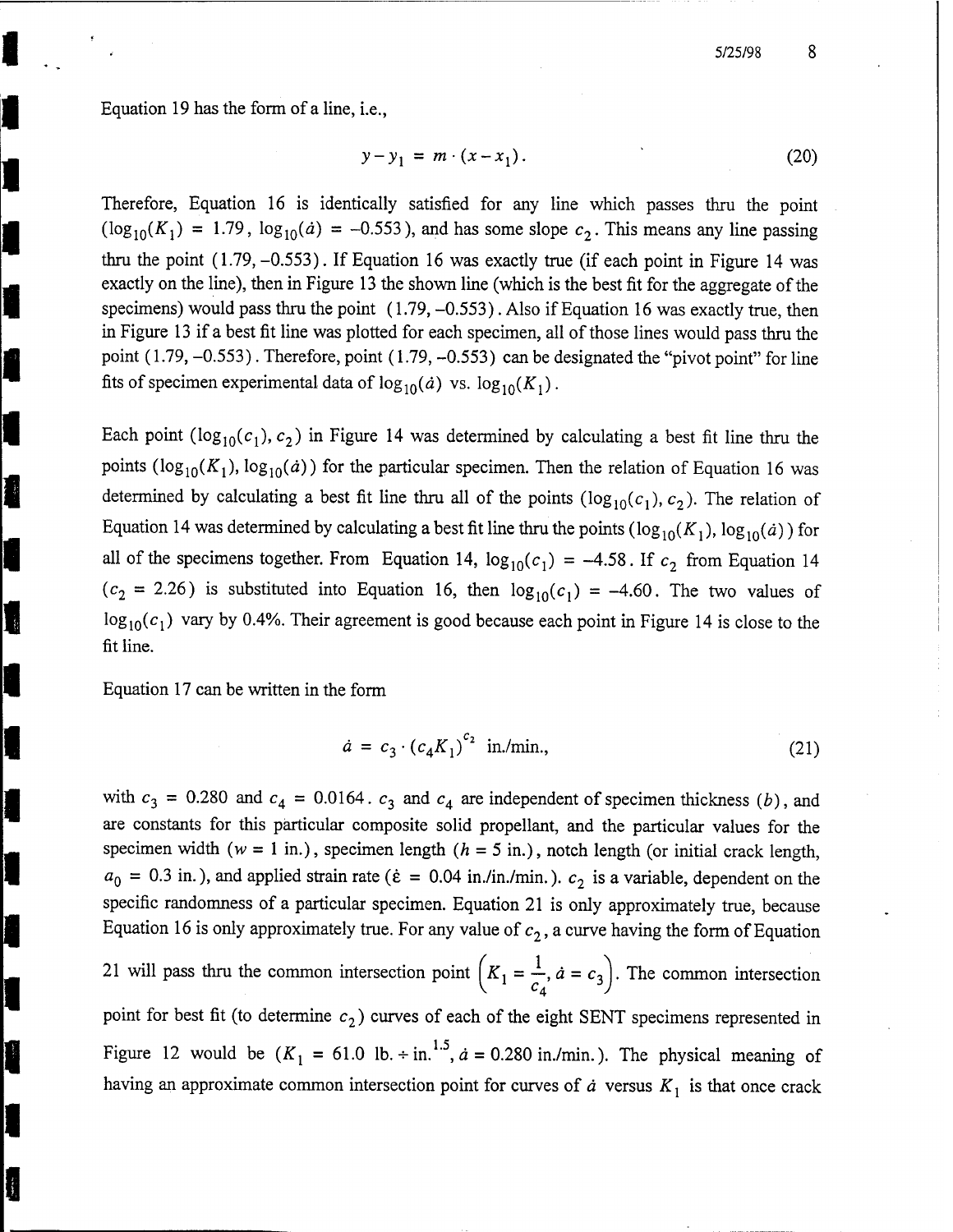growth begins, the acceleration of the crack tip ( $\ddot{a}$ ) is proportional to the value of  $K_1$  when crack growth begins (proportional to the value of  $K_{1c}$ ). (Equivalently,  $\ddot{a}$  is proportional to the strain energy (U) stored in the specimen when crack growth begins. This is intuitively logical. It is similar to the acceleration of a released spring being proportional to its initial compression.) The idea can be demonstrated using two extreme cases. A hypothetical best fit curve in Figure 12 with the exponent (from Equation 17)  $c_2 = 0$  would be a horizontal line thru the common intersection point. Then crack growth would begin at  $t = 0$  when  $K_1 = K_1$ <sub>c</sub> = 0, and would be constant with  $\dot{a} = 0.280$  in./min., and  $\ddot{a} = 0$ . A hypothetical best fit curve in Figure 12 with the exponent  $c_2 = \infty$  would give  $\dot{a} = 0$  for  $0 \le K_1 < 61.0$  lb.  $\div$  in.<sup>1.5</sup>, jump to  $\dot{a} = 1.00$  in./min. for  $K_1 = 61.0$  lb.  $\div$  in.<sup>1.5</sup>, then jump to  $\dot{a} = \infty$  for  $K_1 > 61.0$  lb.  $\div$  in.<sup>1.5</sup>. Therefore there would be no crack growth until  $K_1 = K_{1c} = 61.0$  lb.  $\div$  in.<sup>1.5</sup>, when  $\ddot{a} \rightarrow \infty$ , and when specimen failure would be instantaneous.

#### **Conclusions**

Constant uniaxial strain rate tests were performed on four thicknesses (0.2", 0.5", 1.0", 1.5") of specimens of a particular composite solid propellant. Tests were performed on eight smooth (unnotched) specimens to determine the material's uniaxial stress-strain behavior. Tests were performed on eight single edge-notched tension (SENT) specimens to determine cracked uniaxial stress-strain behavior, the material's Mode <sup>1</sup> crack growth resistance, and to determine and model the crack growth rate *(ä)*. Methods were described for calculating *<sup>ä</sup>* from crack growth data, and for calculating the Mode 1 stress intensity factor  $(K<sub>1</sub>)$ . For all analysis, linear elastic fracture mechanics (LEFM) was used. Results showed that there were no consistent and significant effects of specimen thickness *(b)*. The crack growth data made it seem likely that for all four values of *<sup>b</sup>*, the crack tip region experienced <sup>a</sup> state of plane stress. This was explained as being due to void formations in the crack tip damage zone preventing the lateral constraint which would otherwise produce a state of plane strain in a thicker specimen. The crack growth rate was modeled as  $\dot{a} = c_1 K_1^{c_2}$ .  $c_1$  and  $c_2$  were assumed to be mutually independent of each other, and to individually depend on the specific randomness of a particular specimen. Then data showed that  $c_1$  and  $c_2$  were mutually dependent, and one could be eliminated. The crack growth rate could then be modeled as  $\dot{a} = c_3 \cdot (c_4 K_1)^{c_2}$ .  $c_3$  and  $c_4$  were independent of *b*, and depended on the particular material, and the particular values for the specimen width ( $w = 1$  in.), specimen length  $(h = 5$  in.), notch length  $(a_0 = 0.3$  in.), and applied strain rate ( $\dot{\epsilon} = 0.04$  in./in./min.). So  $c_3$ and  $c_4$  were constants for the eight SENT specimens.  $c_2$  depended on the specific randomness of a particular specimen. It was noted that all SENT specimen curve fits (to determine  $c_2$ ) of

 $\dot{a} = c_3 \cdot (c_4 K_1)^{c_2}$  would pass thru the common point  $(K_1 = 1/c_4, \dot{a} = c_3)$ . This implied that the acceleration of the crack tip ( $\ddot{a}$ ) during crack growth, was proportional to the value of  $K_1$  at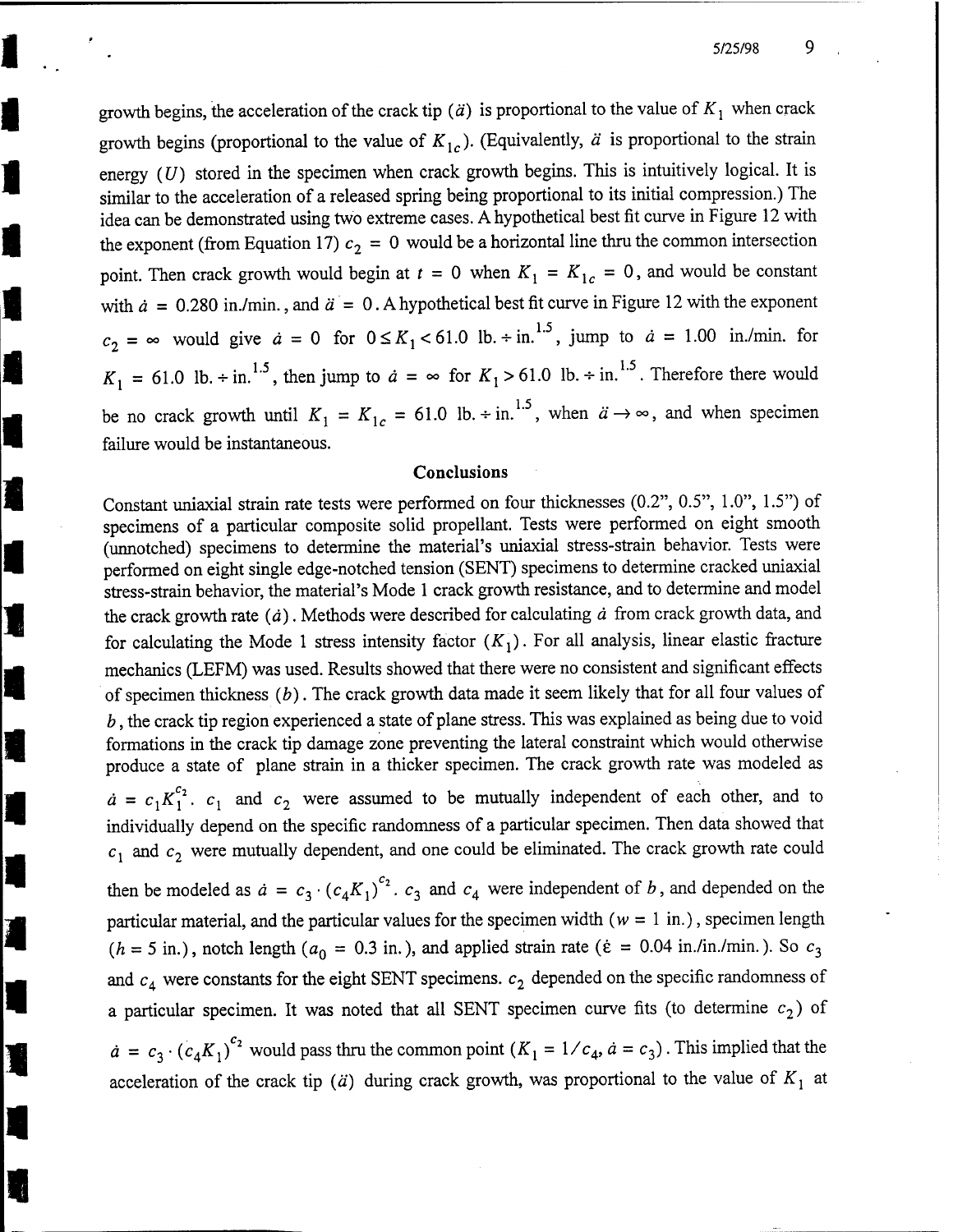crack initiation (the value of  $K_{1c}$ ), and therefore proportional to the magnitude (U) of the specimen's strain energy at crack initiation. This implication was proposed to be consistent with common experience.

#### References

- {1} Liu, CT., 'Crack growth behavior in a composite propellant with strain gradients Part II', *Journal ofSpacecraft and Rockets,* 27,1990, 647-652.
- {2} Liu, CT., 'Crack propagation in a composite solid propellant', *Proceedings ofthe 1990 SEMSpring Conference,* Baltimore MD, 1990, 614-620.
- {3} Smith, C.W., L. Wang, H. Mouille, and C.T. Liu, 'Near tip behavior of a particulate composite material containing cracks at ambient and elevated temperatures', ASTM STP 1189,1993,775-787.
- {4} Liu, C.T. and C.W. Smith, 'Temperature and rate effects on stable crack growth in a particulate composite material', *Proceedings of the 1994 SEM Spring Conference,* Baltimore MD, 1994, 146-149.
- {5} , Liu, C.T, 'Numerical modeling of crack-defect interaction', *Journal ofPropulsion and Power,!,* 1991, 526-530.
- {6} Knauss, W.G., 'On the steady propagation of a crack in a viscoelastic sheet: Experiments and analysis', *Deformation and Fracture of High Polymers,* H. Henning Kausch, J.A. Hassell and R.I. Jaffee (eds.), Plenum Press, New York, 1974, 501-541.
- {7} Schapery, R.A., 'A theory of crack initiation and growth in viscoelastic media I', *International Journal of Fracture Mechanics, 11, 1975, 141-159.*
- {8} Sutton, G.P., *Rocket Propulsion Elements - An Introduction to the Engineering ofRockets,* 5th ed., John Wiley & Sons, New York, 1986,292-316.

|                                                                         | $b = 0.2"$      |  |
|-------------------------------------------------------------------------|-----------------|--|
| ×                                                                       | $h = 0.2"$      |  |
|                                                                         | $b = 0.5"$      |  |
| $\ast$                                                                  | $b = 0.5"$      |  |
|                                                                         | $\Box$ b = 1.0" |  |
|                                                                         | $b = 1.0"$      |  |
|                                                                         | $b = 1.5"$      |  |
|                                                                         | $h = 1.5"$      |  |
| $(b \equiv \text{specimen thickness})$<br><b>LEGEND</b><br>Figures 7-14 |                 |  |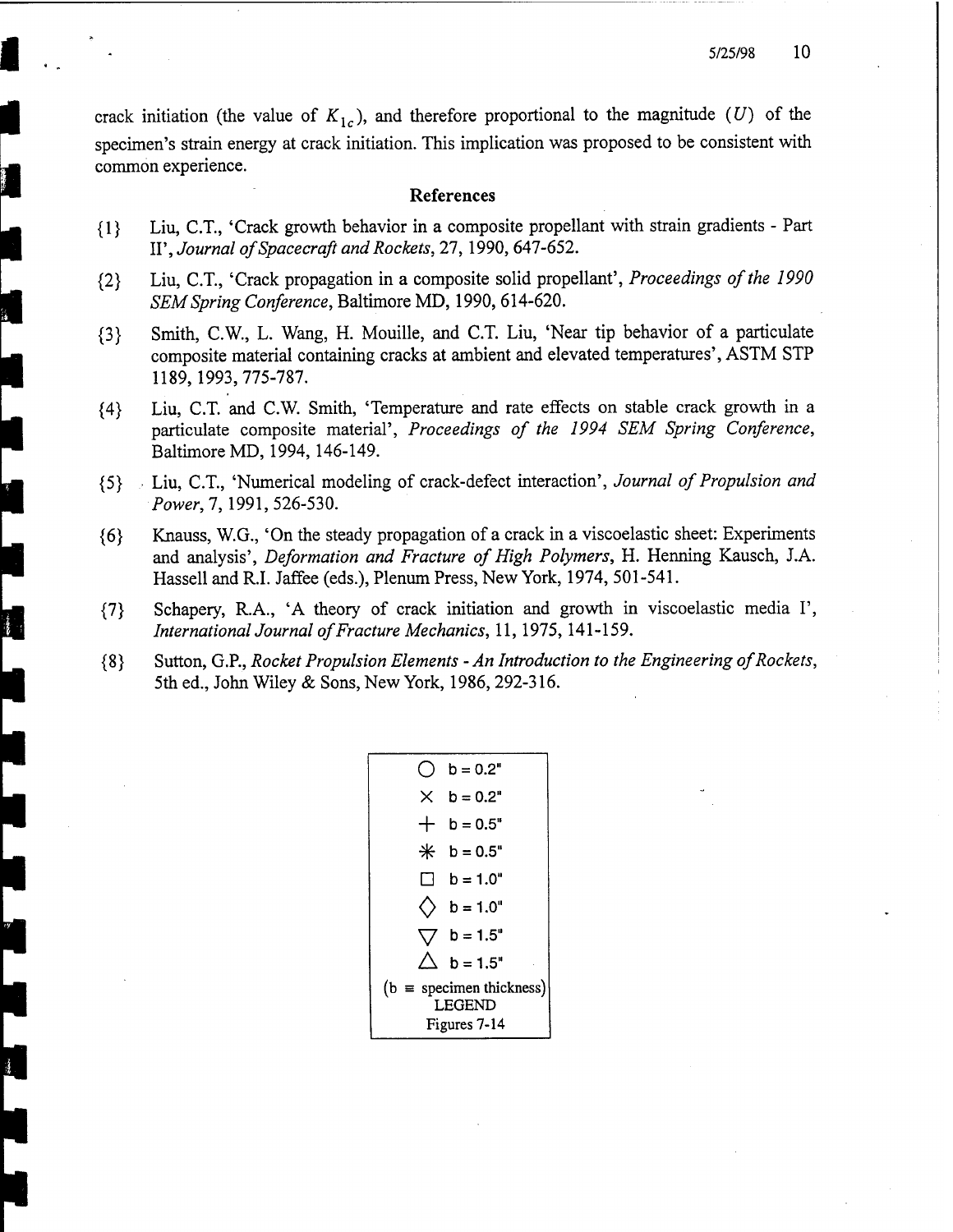

**I**

**I**

**1**

**I**

**1**

**I**

**I**

**I**

**1**

**Fl**

**I**

**I**

**I**

**1**

**I**

**1**

**£**

Figure 1.  $b = 1.0$  in., Crack Tip Blunting Figure 2.  $b = 1.0$  in., Initial Crack Growth







Figure 3.  $b = 1.5$  in., Damage Formation Figure 4.  $b = 0.2$  in., Damage Zone Voids





Figure 5.  $b = 0.2$  in., Single Ligament Figure 6.  $b = 0.5$  in., Double Ligament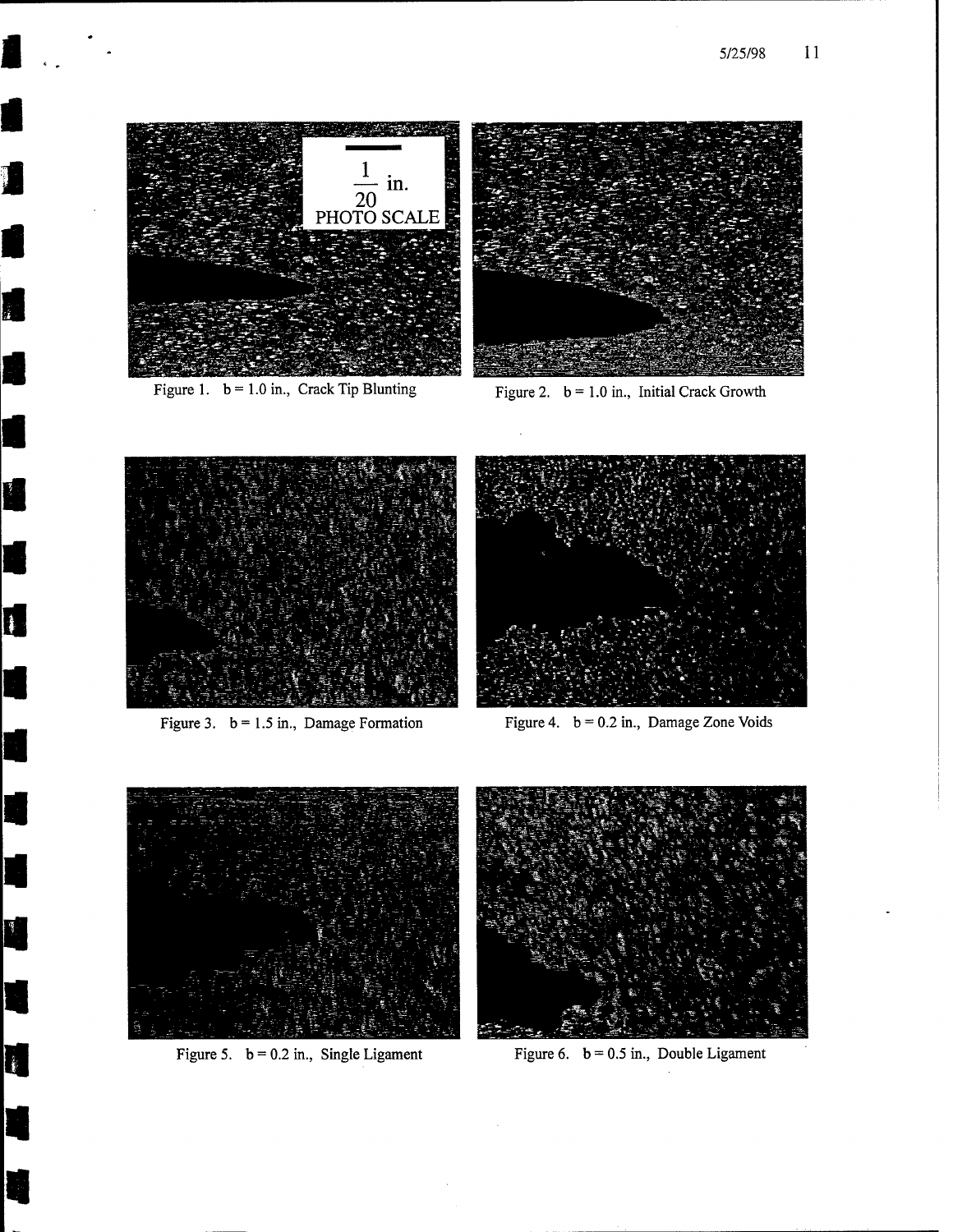5/25/98 12